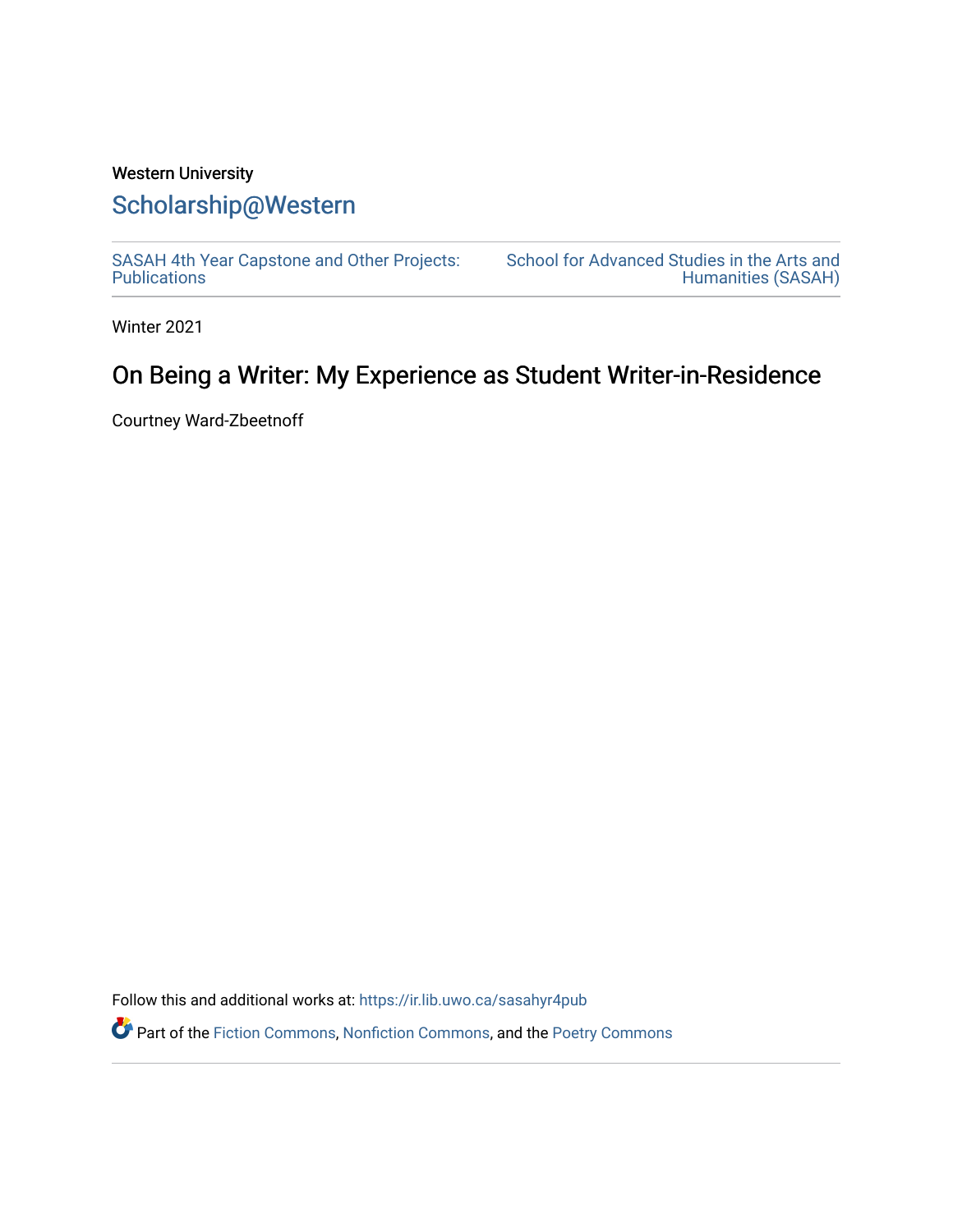Courtney Ward-Zbeetnoff CEL Final Report Dr. Barbara Bruce April 9<sup>th</sup>, 2021

#### On Being a Writer: My Experience as Student Writer-in-Residence

Claiming the title of writer is not dependent on your number of publications or academic degrees. It is simply the act of writing. This is something that I often have to remind both myself and others. The literary community is filled with gatekeeping—that to call yourself a writer you must have reached a certain level of tangible accomplishments. As a child when I was asked what I wanted to be when I grew up, I hesitated to say a writer. Perhaps this came from an ingrained sense of inferiority towards the arts; I was always told that the sciences are a more valuable and successful field to pursue. Even as I began a degree within the arts, I sometimes resisted saying that I was in creative writing. When in conversation with a stranger, I'd share that my major is English—which was half true since I'm in both programs. Yet, I'd been writing since I could hold a pencil, and I always knew it had an important place in my life—writing often felt like the guiding force of my life. Over the last few years, my accomplishments as a writer have helped me find my way and provided a confirmation of my trajectory. Finishing my time at Western as the university's Student Writer-in-Residence taught me how to celebrate being a writer and find comfort in claiming this title.

Five years ago, I moved across the country to attend Western and begin my degree in English Literature and Creative Writing. Writing had always been a prominent aspect of my life, but I didn't know much more than I loved it. In high school, I thought writing was mostly a method of self-expression, and it rarely left my journal. Since then, my writing has evolved into something I never could've imagined. At Western, I've found a community that has changed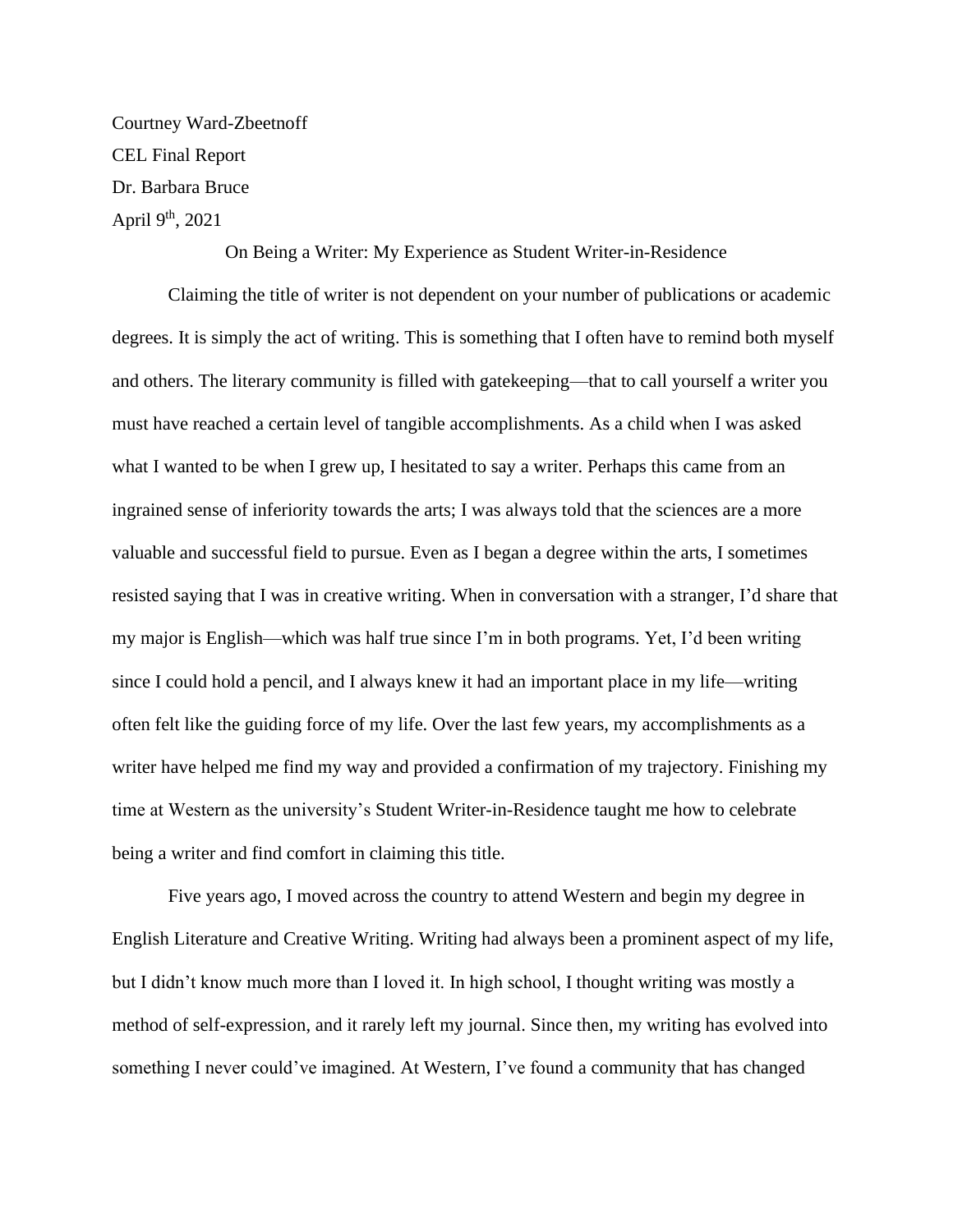who I am not only as a writer but also as a person. In my statement of intent when applying to Student Writer-in-Residence, I wrote,

> Growing up, I often struggled to express myself, so I turned to my love of writing as an outlet. This unexpectedly brought me closer to other people and allowed me to connect with my community in a way I never thought possible. For me, writing facilitates empathy. As Ivan Coyote recently said when they visited Western, "I didn't get into this business to not feel anything." Writing personal narratives has become a way of feeling closer to not only myself but also others; it has allowed me to understand my surroundings and find meaning. As the Student Writer-in-Residence, my aim would be to foster a community of empathy.

Undoubtedly, my work as Student Writer-in-Residence allowed me to foster a community of empathy by sharing my writing and hearing the work of others. However, an expected outcome of this role was having more respect for myself. I began to fully appreciate my abilities as a writer and mentor.

This past year, so much has changed in my writing journey. In March 2020, I had just five publications, mainly poetry, all in local literary magazines. Today, in March 2021, I have sixteen publications in magazines from Manchester, England to Mumbai, India. I published my first piece of creative nonfiction, then two more after that, which took a lot of confidence because it's hard to share personal writing. I received my first pay for a publication. I was shortlisted in the top 10 of 340 submissions in the National Bridge Prize in fiction and was awarded the Arts and Humanities Student Council Award for my contribution to the arts community, due greatly to my work as Student Writer-in-Residence. Just this month, my ultimate writing dream came true: being accepted to the University of Victoria's Master's in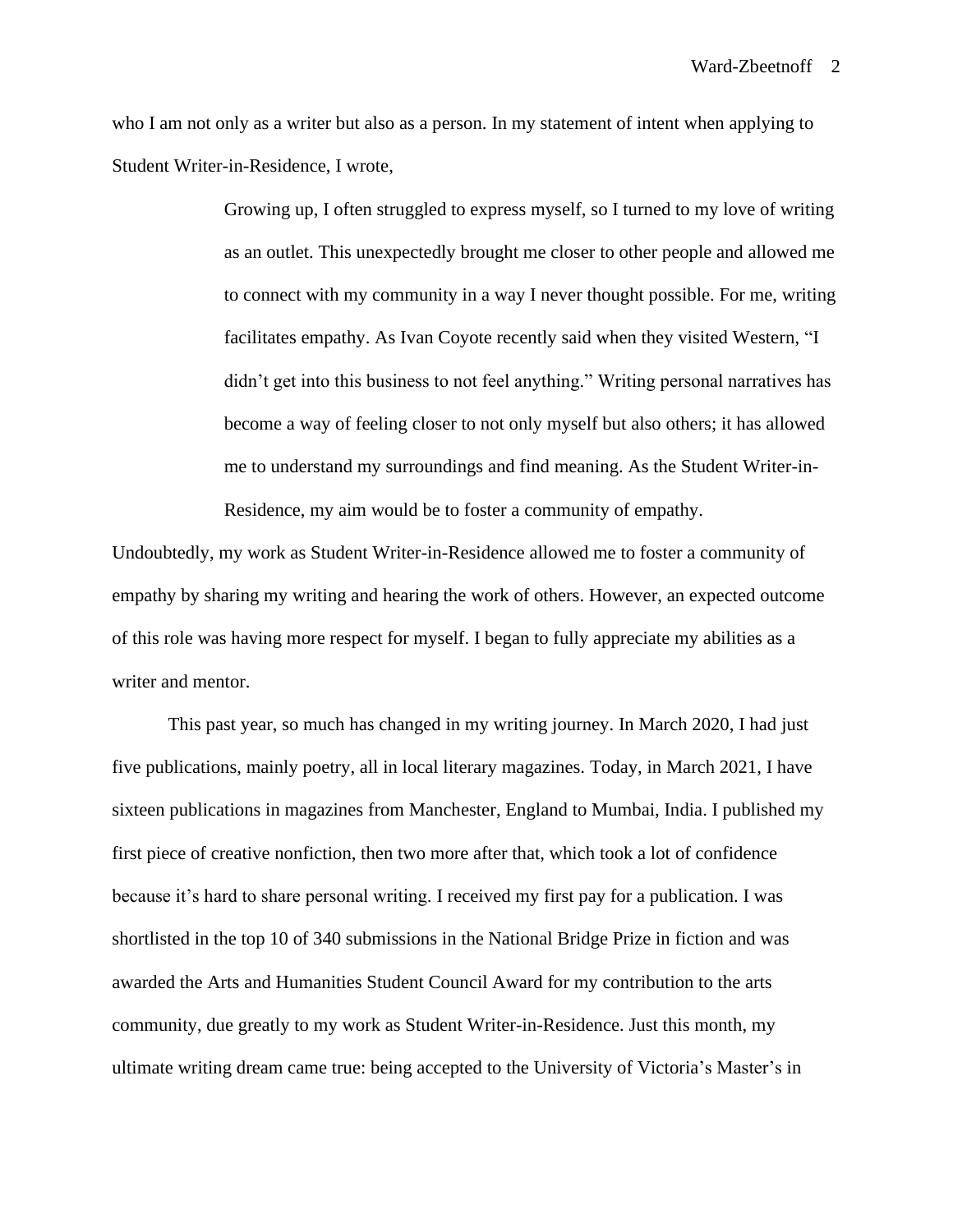Creative Writing. The program is incredibly prestigious, accepting just one person per year per genre. In the past, sometimes my accomplishments were weighed down by imposter syndrome; I can feel like I don't deserve my success. But when I received my MFA acceptance, I was confident in my abilities. I felt deserving. I believe this is greatly due to my work as Student Writer-in-Residence, which prepared me for an opportunity like this. The events and office hours I had are applicable to being a teaching assistant. Proving my commitment to the literary community is a huge asset to a master's program. The work I was able to do as Student Writerin-Residence, the connections I made with faculty and students, and the subsequent validation of my abilities brought me a lot of confidence as a writer.

It would seem strange to discuss my role without reflecting on the impact of COVID-19. When I applied to be Student Writer-in-Residence last March, the pandemic had just begun. I had no idea that my final year at Western would take place entirely online, including all my work as Student Writer-in-Residence. Late in the summer, when the reality hit that the whole year would be online, for a while I was overcome with disappointment. This would mean no inperson events or writing workshops, no office hours in University College to meet with students and discuss their writing. However, the best part of being Student Writer-in-Residence is that the role can be shaped into anything you want it to be. Over the next month or so, I had to quickly reformat my in-person events and figure out how to host them online. This posed a lot of challenges because I wanted to make sure my initiatives were engaging and personal, which is difficult on virtual platforms. To learn to adapt, I prepared by attending virtual literary festivals like GritLit, the Festival of Literary Diversity, the Saskatchewan Writers Festival, and the Vancouver Writers Festival. I learned about which online platforms work and which are unreliable. In September, I'd intended on going class-to-class to meet students and give a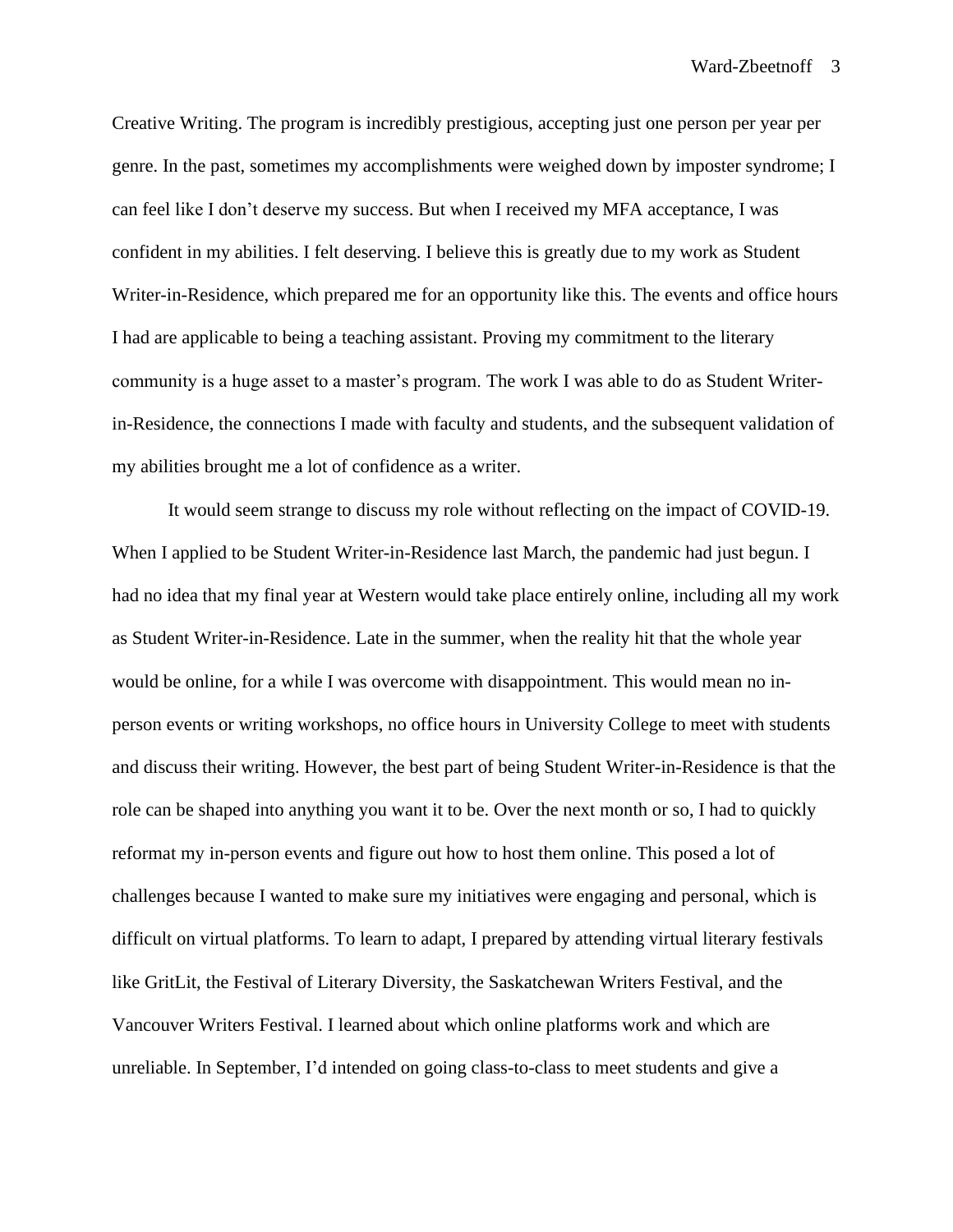presentation about my role on campus. Instead, I adapted this into an interactive video that I sent to all first-year writing professors who posted it on their OWL sites. Instead of in-person readings, workshops, and office hours, these occurred over Zoom. Outside of my independent events, I was invited to appear as a featured reader at virtual events—my first paid appearances—with organizations like WordsFest and Poetry London. While I, of course, would have preferred the year to be in person, I still managed to foster a strong sense of community online and am proud of what I accomplished.

With the adjustment to online school, I learned several things: first, the importance of social-media marketing, promotion, and graphics, all of which I did myself. This experience made me somewhat of a social-media expert, which will certainly be useful for a future job involving marketing or graphic design. For every event and initiative, I emailed the English and Writing Studies department as well as SASAH to send email blasts to all students. I learned that attendance is a huge barrier to successful online events, so I discovered that having a preregistration incentive boosts attendance. For my InkWell writing workshop in February, I advertised that one participant, selected through a random draw, would receive a \$50 Indigo gift card. This was a great use of my budget and helped to promote my event.

I have never thought myself to be extremely technology-savvy, but I've become well acquainted with the ins and outs of hosting Zoom meetings and webinars, and I feel well prepared to host events on the server. I had to troubleshoot a lot of issues, including the depths of the Western Spam Trap when it swallowed every pre-registrant's Zoom ID email for one of my events. I faced issues with participant Wi-Fi connections, including one of my co-facilitators getting kicked off in the middle of our presentation, which I had to instantly take over while also monitoring the waiting room and making sure they could get in the event again without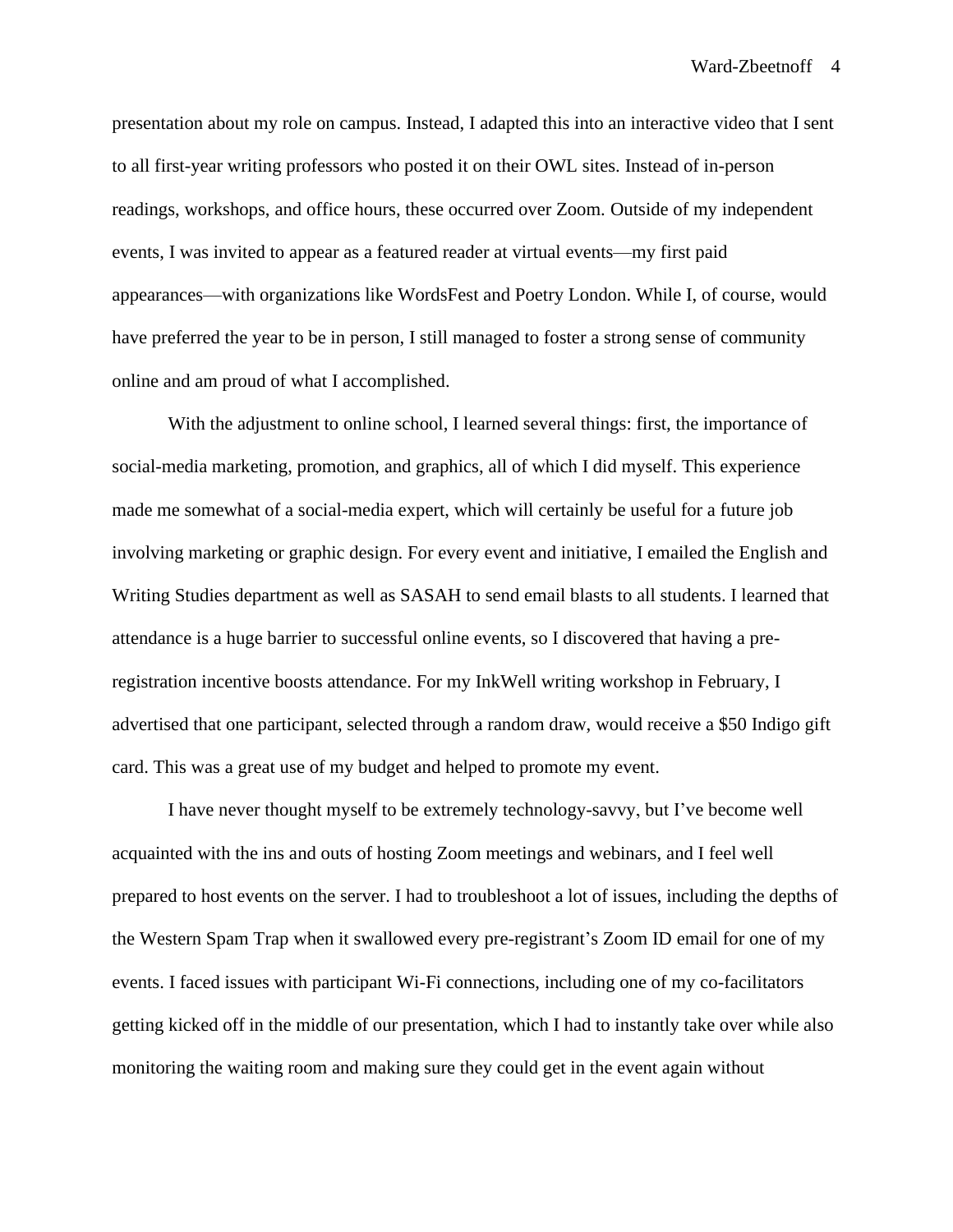disrupting the flow. I even took on a teaching role with technology use. There was a mature student in his mid-70s wishing to attend one of my events, but he couldn't figure out how to use Zoom, so I taught him via email how to register for the event and log on so the event could be accessible for him. On the note of accessibility, I found this to be a highlight of online events. My reading with Western's Writer-in-Residence Alicia Elliott had a massive turnout, with attendees from across Canada. It was inspiring to be able to meet people beyond Western, London, and even from outside Ontario.

At the beginning of the year, I had the opportunity to interview Alicia Elliott for an article published in Western News. In response to a question about the driving forces behind her writing, she shared this with me: "If I share my secrets, my fears, my hopes, my shame, then maybe the reader will feel a little more comfortable sharing their secrets, fears, hopes, and shames with the people around them." This resonated with me and my place as a writer. My confidence in sharing my work continues to grow, greatly due to the reading opportunities I've had as Student Writer-in-Residence. I cherish every time someone approaches me about how my writing resonated with them or shares a similar experience they've had. Being Student Writer-in-Residence has motivated me and confirmed my passion for this industry, which I am so grateful for. It is opportunities like this that allow me to understand that sharing my stories *can* make a difference, even that they already have. Writing is what moves me, it is what always has. I thrive when I am involved in something greater than myself. My involvement as Student Writer-in-Residence has provided a validation of my place as a writer. In this moment, I am hopeful about my future. I am excited about my future. Above all, I am proud to call myself a writer.

As my time at Western comes to an end, I am left reflecting on my experience as a student—especially as a SASAH student. Last week, the graduating SASAH class gave our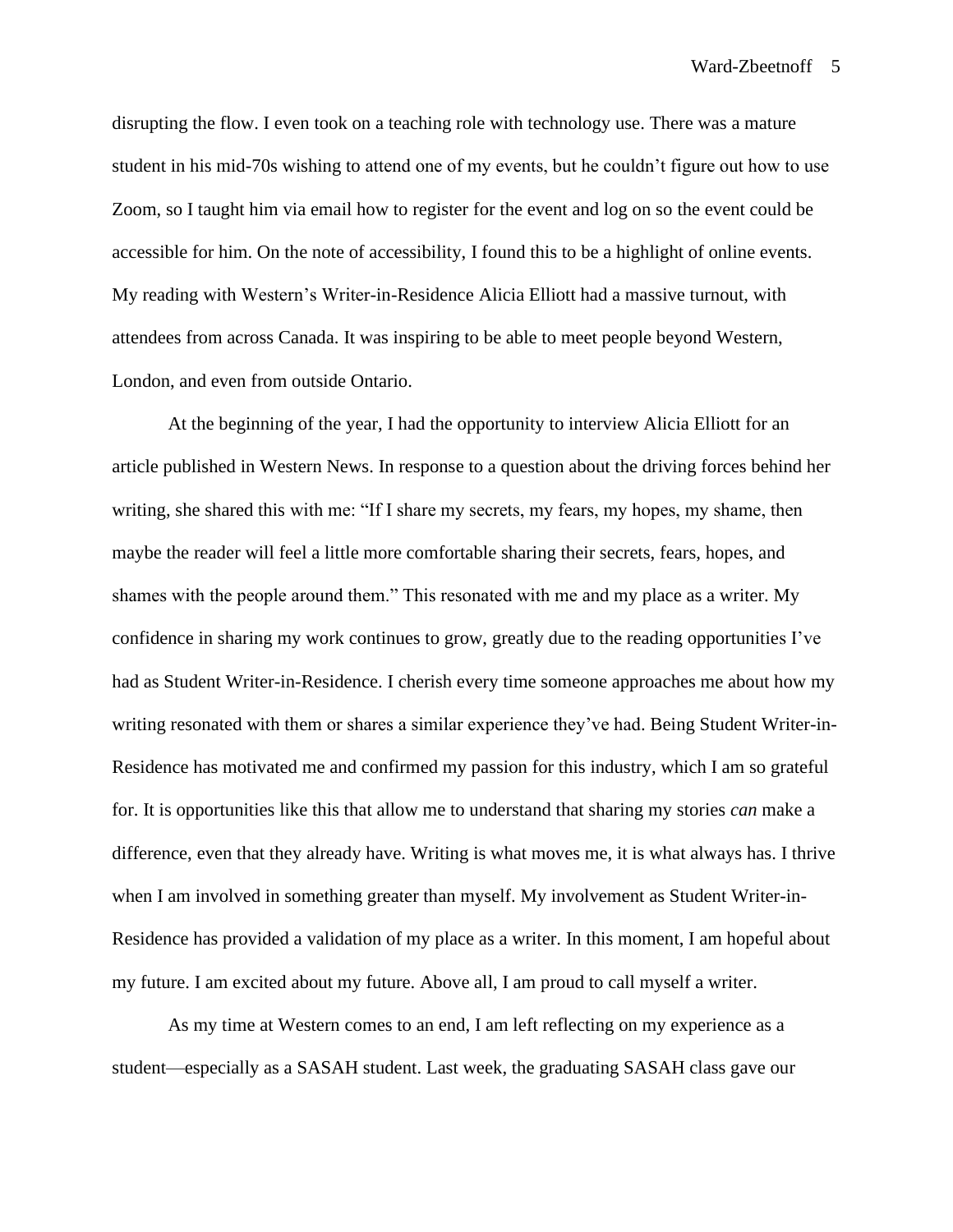experiential learning presentations to faculty, students, and community partners. Leading up to presentation day, the preparation process required me to synthesize an entire year of work into seven minutes. This required immense concision. I asked myself, what do people want to hear about my time in the position? What words can I leave with everyone? I wanted to make sure that I balanced my explanation with reflection. Since the presentations are time-limited, I wanted to keep my slides short and visually appealing. I created four content slides that I would spend about a minute and a half on each, with a brief introduction and conclusion. I preferred this approach rather than creating too many slides that I would have to speed through, or risk getting behind and running out of time and having to skip slides. I decided my first slide would be an overview of the position of Student Writer-in-Residence, for those who were not familiar with the unique role. My next slide covered the main events and workshops that I facilitated, including How to Get Published, the InkWell Writing Workshop, and An Afternoon with Alicia Elliott. I talked about the inspiration behind each event and why they were important to me, as well as the high student response. My third slide talked about some of the major opportunities I was given as Student Writer-in-Residence, from interviewing Alicia Elliott for Western News, being featured as a local opener for Poetry London, being senior editor of the WordsFest Zine, and the judge of several writing contests. These were important to me to share in addition to the events I hosted because they show how the position allowed me to get further involved offcampus, and how many opportunities there are for students to get involved outside the classroom. My final slide, fittingly titled "looking forward," covered my plans after graduation to complete my Master of Fine Arts at the University of Victoria, as well as the exciting opportunity that the call for applications for next year's Student Writer-in-Residence is open. I touched on how the position prepared me for my future and encouraged students to apply,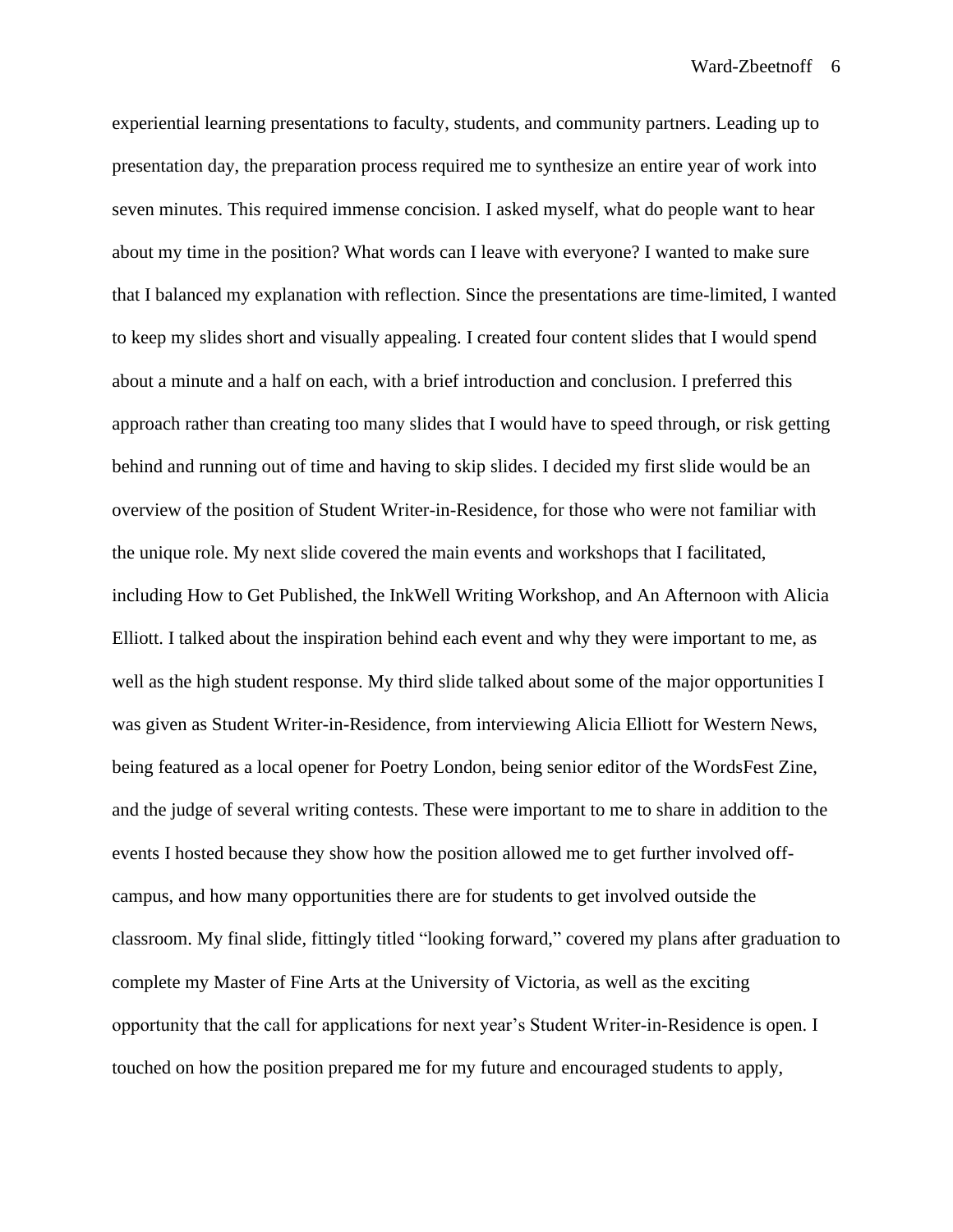sharing that the best part of the role is that it can become anything one wants it to be. It is a very interdisciplinary position. I mentioned that, when I applied to the position last March, the pandemic had just begun, and while there was a large learning curve to online events, I was still able to create a virtual community and make connections with students. I shared the advice to not worry if you don't have a lot of publications or experience in the writing community. All that is necessary to be Student Writer-in-Residence is a love of writing and wanting to get more involved at Western. I shared my contact information and encouraged students to meet with me over Zoom to go over their statement, talk more about the position, or read over their portfolio. Even though my role is coming to an end, I genuinely care about passing on the position to another student writer and helping them succeed.

After I finished my presentation, I received several insightful questions. Notably, Patrick Mahon asked me my thoughts on the concept of pursuing your passion for arts in academia and the possibility of losing the joy in creation. This is something I hear often, especially with visual arts, and I was glad to be asked about it. I've never felt this myself, and I think this is because I am involved in the writing community, so I don't get discouraged by uninspiring assignments. Certainly, if I wasn't as involved in off-campus opportunities or extracurriculars, my joy of writing could dissipate. I can't imagine being in university and not being more involved as a student and community member. This is something great about SASAH—it prepares students to be so much more than just a number. My SASAH education has provided me with a lot of guidance for my future. SASAH gave me opportunities to get off-campus and get involved in my community. It helped me not feel lost—instead of one of 40,000 students at Western, I was part of a SASAH cohort that became a family. I lived on the SASAH floor in Ontario Hall in my first year and my cohort became incredibly close. Going through the last five years with everyone has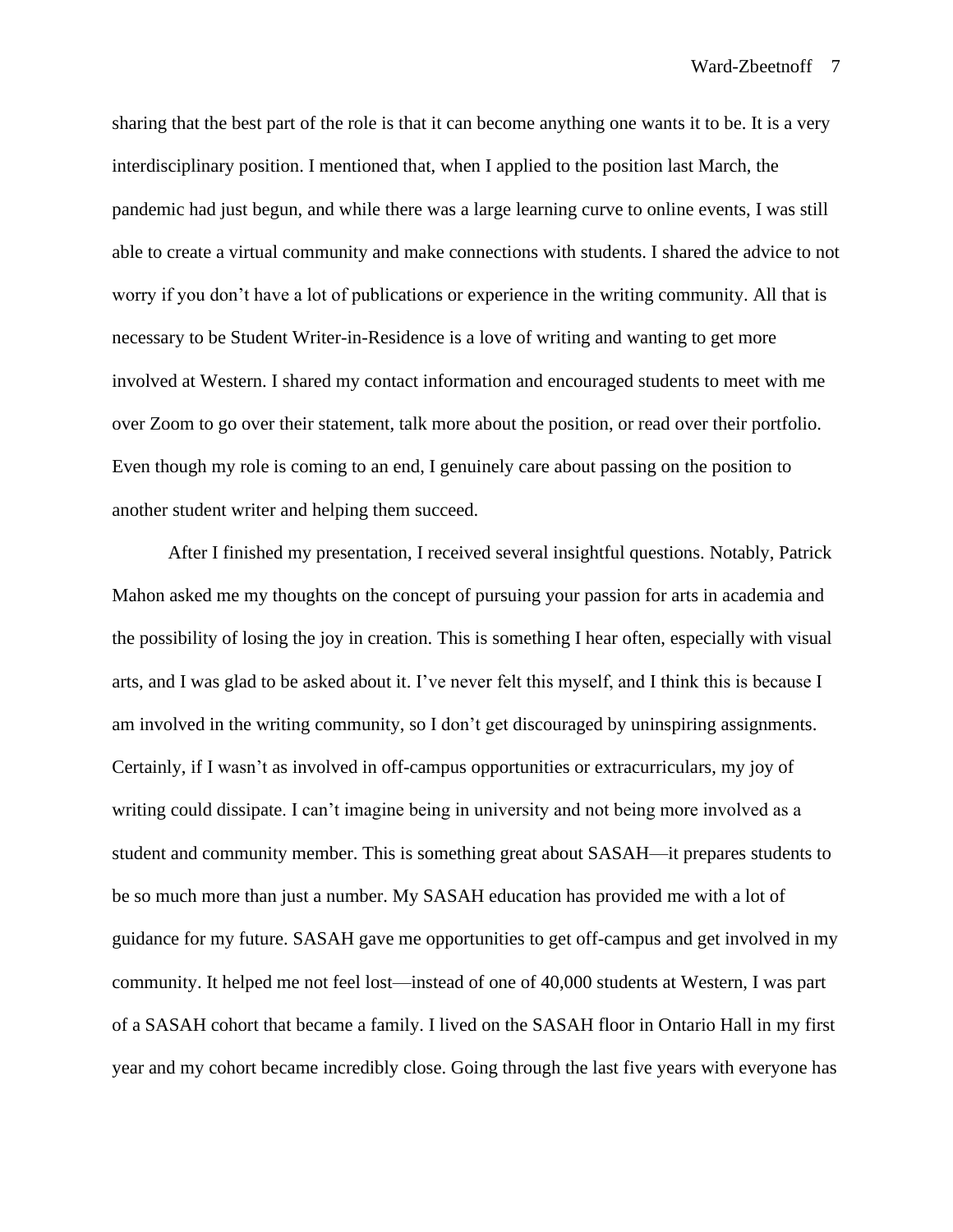been really incredible. Seeing everyone from my first-year cohort graduate and go onward to amazing success already is really inspiring and a testament to the incredible students in SASAH—and the incredible opportunities SASAH has for students. Experiential learning positions prepared me for work experience because I am ready for life outside the classroom and ready to be fully engaged in my community.

Hearing the other SASAH students' experiential learning presentations last week was inspiring. I loved especially hearing from those who had an internship or position this year during the pandemic and had to learn quickly to adapt to the changing state of learning online. Many of our roles changed unexpectedly and we had to learn a lot of new skills. As Jade Rozal said, it became about "getting into your zone of discomfort." My zone of discomfort included taking on a bigger leadership role in facilitating events and workshops, as well as giving presentations like this experiential learning SASAH presentation. I enjoyed hearing about the ways students adapted to their roles during the pandemic. I particularly found Britney Forget's presentation insightful about her job at the Timmins Public Library. She talked about how libraries are so much more than a place to check out books; they are a place of warmth in winter or air conditioning in summer for those experiencing homelessness, a community center, a social place for seniors, and a place for families to gather. But with the pandemic, a lot of this changed. In Qing Xiao Cui's presentation, she shared the advice to "Be open to try something different" and "Have compassion for yourself." Both of these are important things to keep in mind as we graduate and head into the world. We all need compassion for ourselves and others, especially in the current state of the world. This past year has proved that the arts are as crucial as ever.

It wasn't until writing this paper that I remembered how I first heard about SASAH. In Grade Twelve I flew out to Ontario from British Columbia to tour the universities I was applying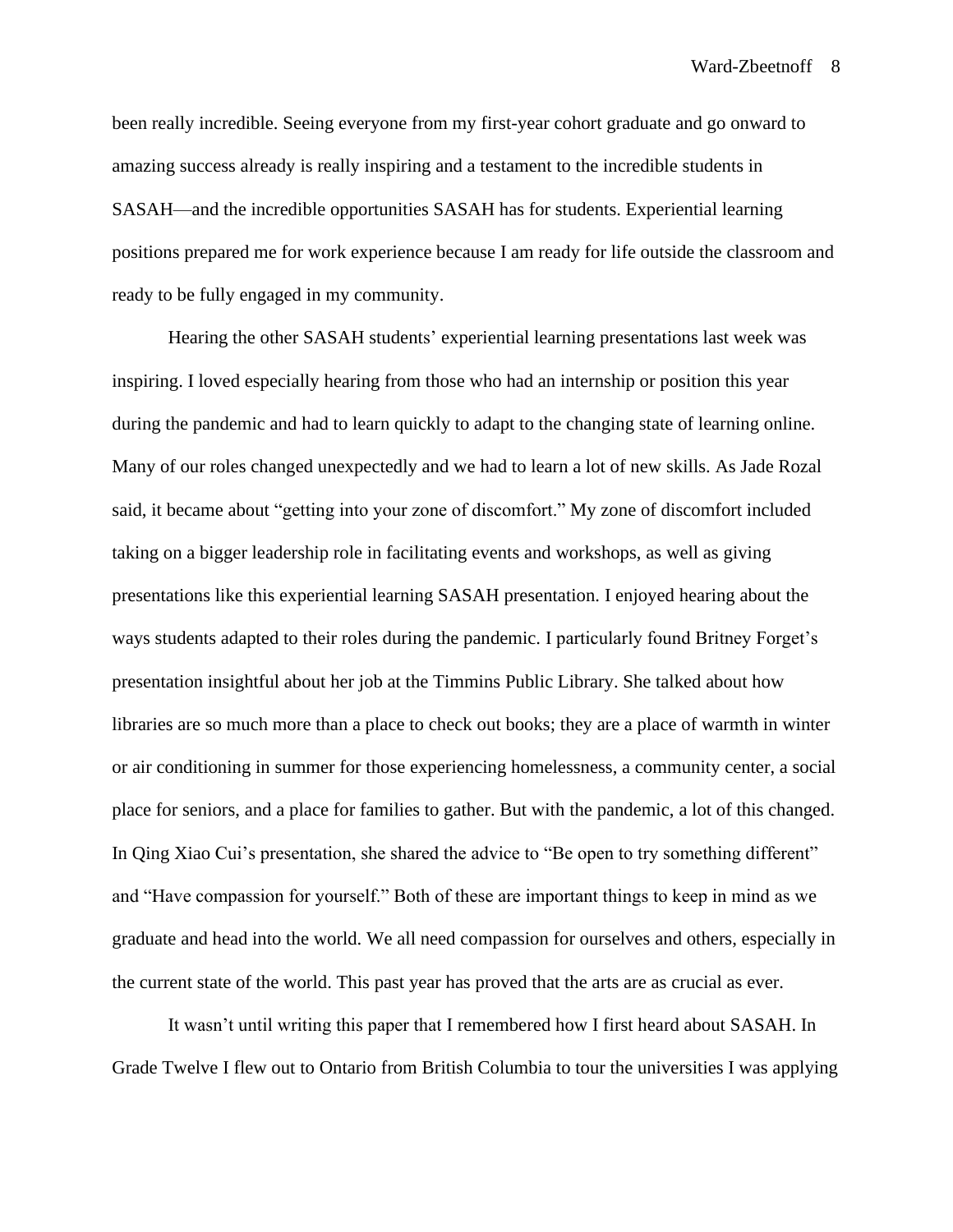to. At Western, I went to the Arts and Humanities open house and came across a booth for SASAH. The previous director, Joel Faflak, was there and started talking to me and I was immediately convinced that I wanted to apply to the program. Five years later, I am so glad I had SASAH for the opportunities to become fully engaged with communities both locally and globally. The opportunities SASAH has given me have no doubt impacted my career path. SASAH taught me to ask questions and to really think about what and why I'm learning. Through my experiential learning position as Western's Student Writer-in-Residence, I have had the unique opportunity to reflect deeply on my work. I am confident in what I want to do—in what I am already doing. I am grateful for SASAH for giving me the opportunities for reflection like this and connecting me with people who have inspired me to keep doing what I love and, ultimately, for the confirmation that the Arts and Humanities is where I belong.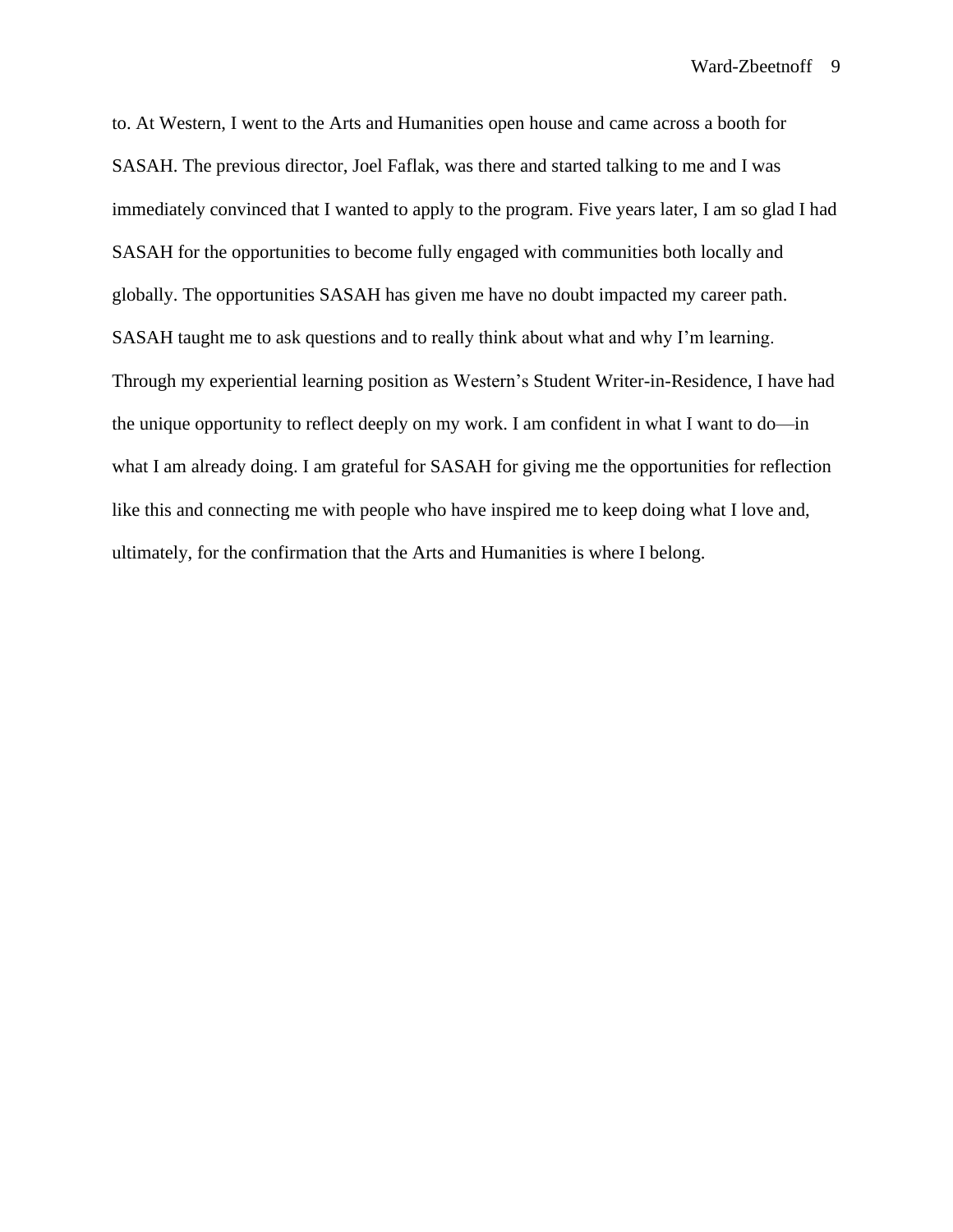### Events Facilitated:



# Fig. 1 and 2: *How to Get Published*

A workshop for students at Western to learn about how to get their creative writing published. I invited previous Student Writer-in-Residence Sydney Brooman to discuss publishing full-length collections, since their first collection of short stories *The Pump* is forthcoming to be published, and I covered submitting writing in literary magazines. I decided to host this workshop because publishing isn't typically covered in writing classes, but it's something students are very interested in. I also have relevant experience as the Editor-in-Chief of the Arts and Humanities publications Semicolon and Symposium which I shared with students.



# Fig. 3: *An Afternoon with Alicia Elliott*

This reading was Alicia Elliott's inaugural reading at Western, which I was honoured to host. The event took a huge amount of preparation. I created Zoom pre-registration and spent a lot of time on promotion, since I wanted a large turnout. I put out applications for student readers, which I then selected and curated their pieces for the event. I found a moderator for the event and read my own work for twenty minutes before Alicia read from her new book-in-progress.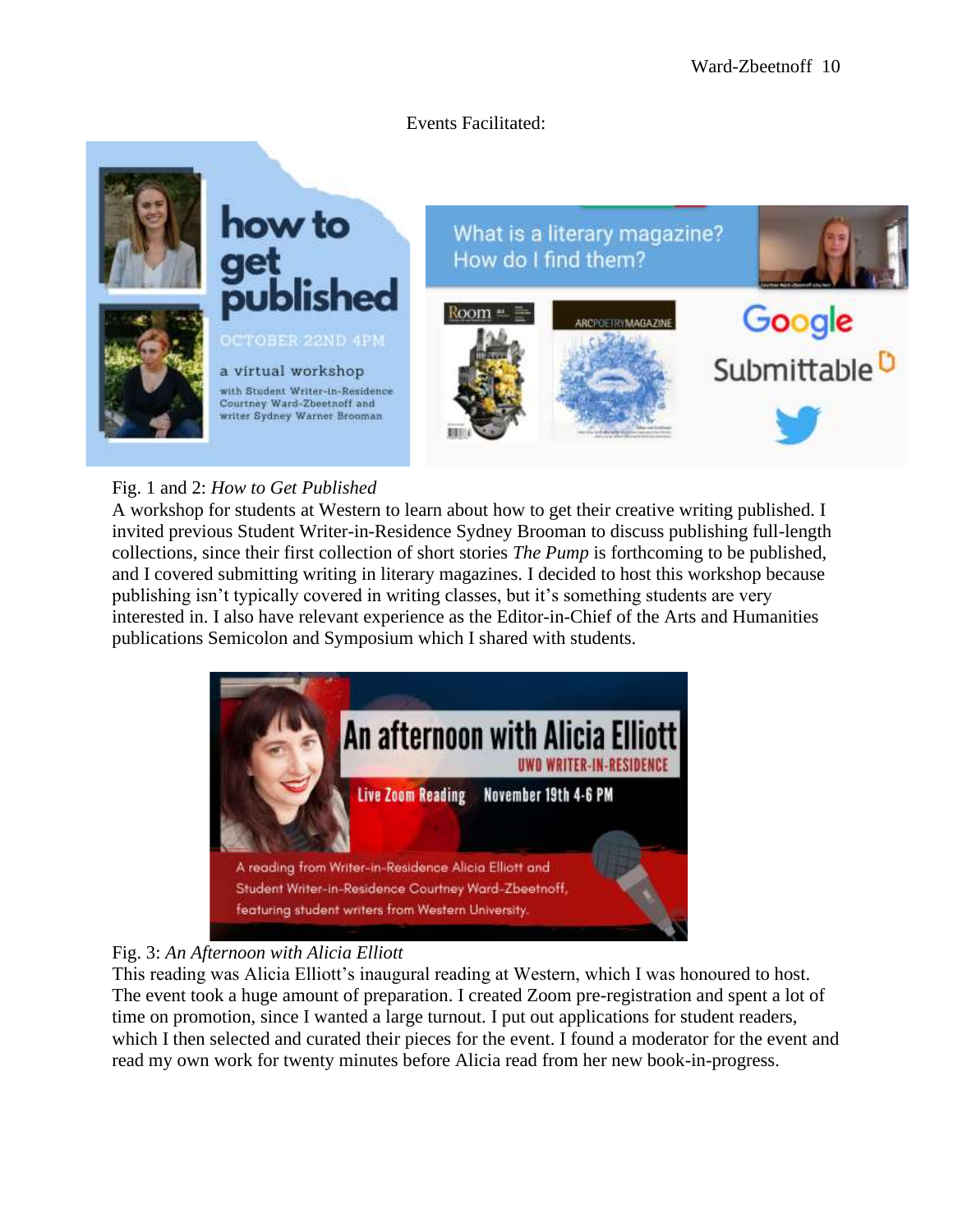

### Fig. 4: *InkWell Writing Workshop*

The event was a partnership with InkWell workshops, an organization based out of Toronto, created by and for writers with lived experience of mental illness. I had two facilitators from InkWell who led a workshop on writing about mental health. We also focused on practicing self-care when writing—something that I think is crucial, yet overlooked, especially in the university setting. We had writing prompts and opportunities for students to share their writing with the group.





In past years, Purple Sex was an in-person event featuring performances that celebrate sexuality and gender expression. It is a partnership between the Student Writer-in-Residence, the Arts and Humanities Students' Council, and the Gender Equality Network. This year, we created a publication featuring student writing and art: fiction, creative nonfiction, articles, reflections, poems, music, art, and photography. It is available both online and in print.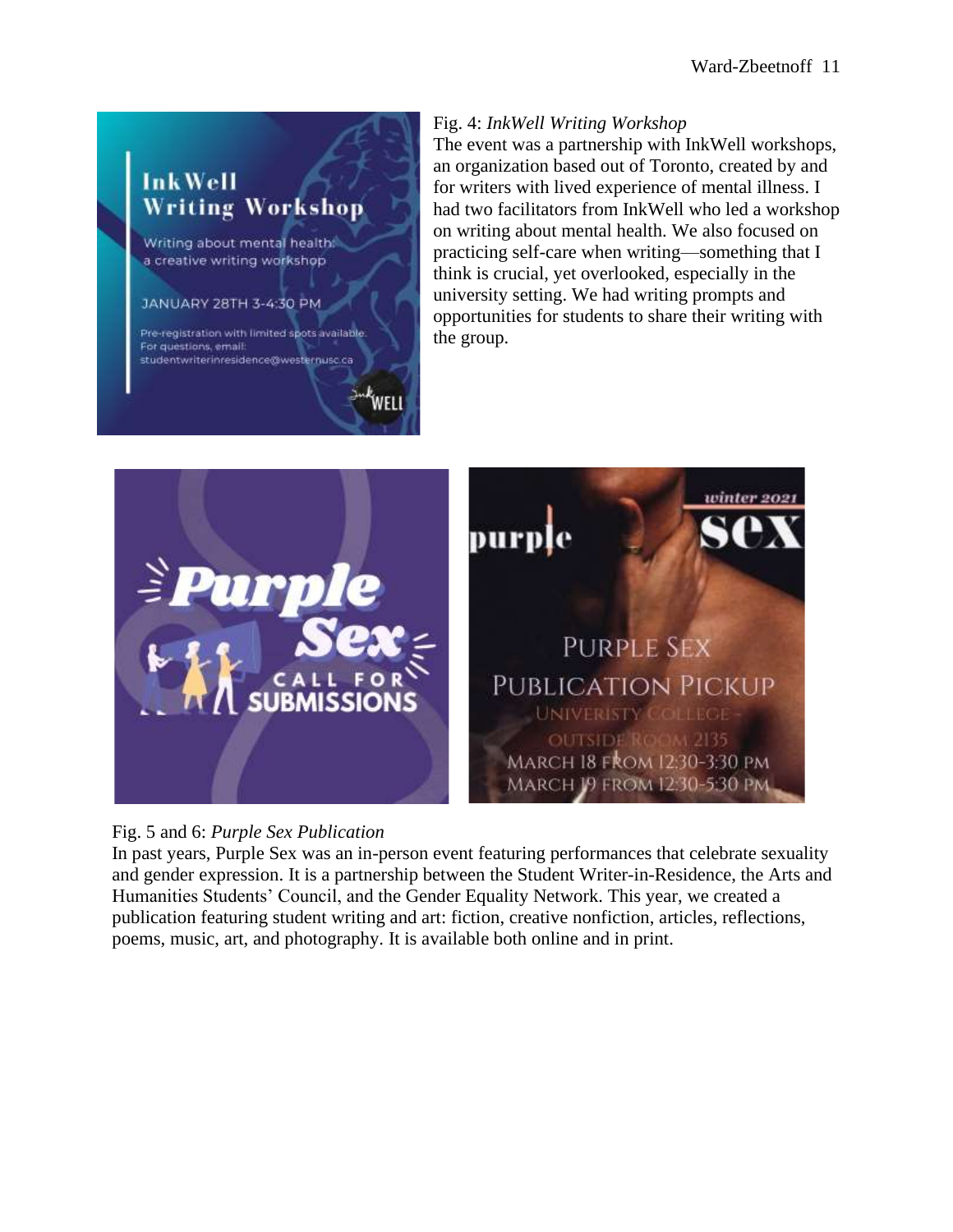# Opportunities:



Writer-in-residence coaches others to find their voices

I write with the hi thers about not only my own tru

in-residence Alicia Elliott writes to bring

# **WESTERN NEWS**

# Fig. 1:

I created an introduction video for all first-year writing classes that was posted on their OWL sites. Since Writing 1000 is asynchronous this year, I wanted to make a personal connection with all the students and make sure they learned about the resources available to them as writers.

### Fig. 2:

I interviewed Writer-in-Residence Alicia Elliott for a published article in Western News. We talked about writing's ability to propel a shift in society, representation in literature, and practicing self-care while writing creative nonfiction.



 $\equiv Q$ 

# Fig. 3:

I was featured as the local opener in Poetry London's September reading series. I read three of my poems and this was my first paid reading. It was an incredible opportunity because I've been attending Poetry London's events since my first year at Western and then I had the chance to be a featured reader at one.